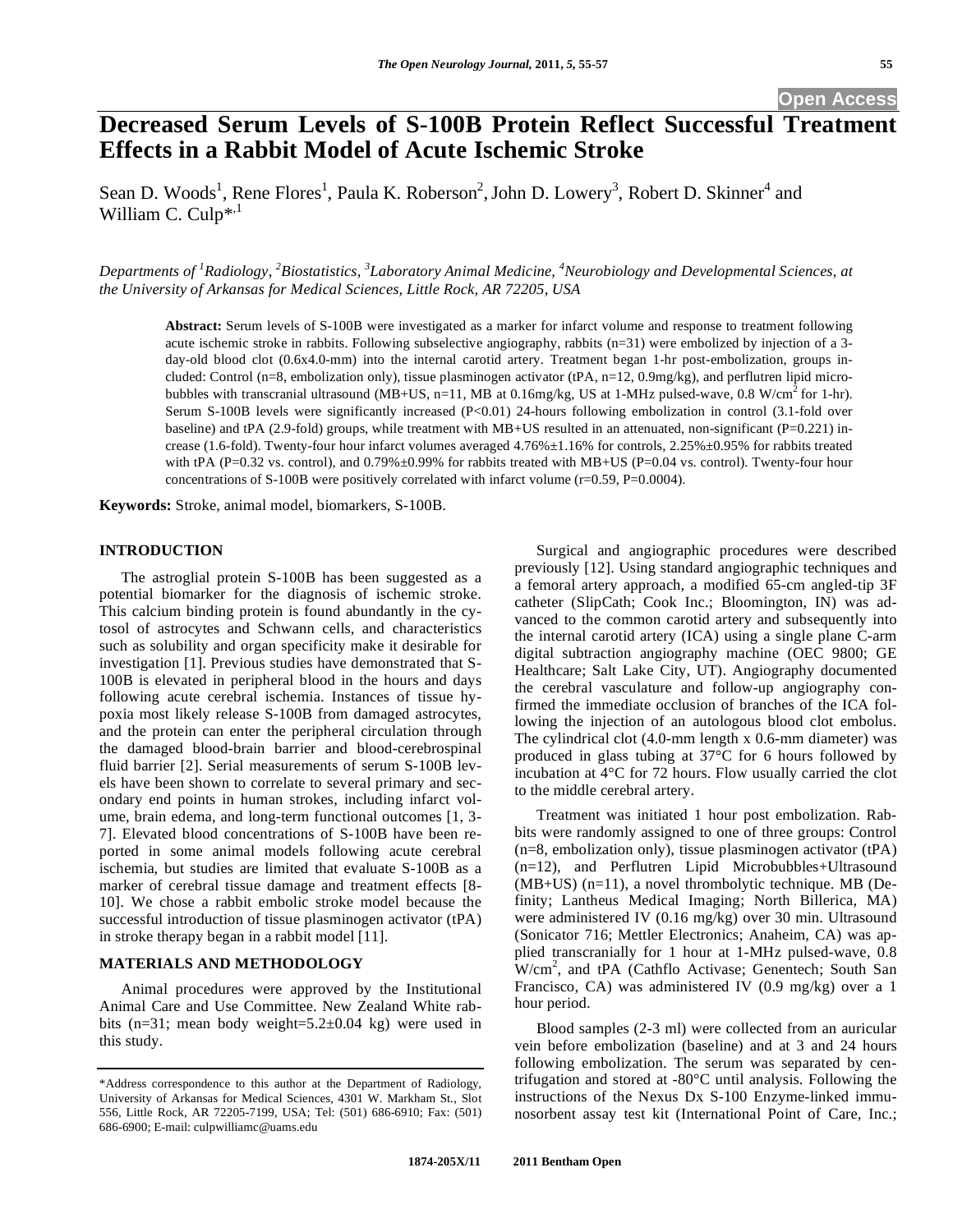Toronto, Ontario, Canada) the S-100B serum concentrations were measured. The test applies the sandwich ELISA technique utilizing murine monoclonal anti-S-100 protein coated microplate wells, diluted serum, standards and controls. The optical density of the oxidized enzymatic product was proportional to the concentration of S-100B in the sample, and a set of S-100B protein standards was used to construct a standard curve of absorbance. From this the S-100B concentrations in test serum samples were calculated.

Twenty-four hours following embolization, rabbits were sacrificed by intravenous administration of 1.5-mL of pentobarbital (Euthasol; Virbac Corp.; Fort Worth, TX). The 24 hour time point was chosen as part of a larger stroke study to permit both complete development of tissue infarction and three serial measurements of S-100B levels that demonstrate a time-dependent increase in serum levels. The brain was harvested, immediately placed in chilled physiological saline for 1 hour, and then sliced coronally at 4-mm intervals using a chilled brain mold (RBM-7000C; ASI Instruments Inc.; Warren, MI). Coronal brain sections (n=8 in each rabbit) were placed in 1% 2,3,5-triphenyltetrazolium chloride (TTC) (Sigma-Aldrich; St. Louis, MO) for 45 minutes at 37ºC, fixed in 10% formalin, and digitally photographed. Areas of infarction were measured using digital analysis (NIH ImageJ). Percent infarct volume was calculated by dividing the sum of the infarct volumes into the sum of the section volumes and multiplying by 100%.

Percent infarct volume was compared among treatment groups using one-way ANOVA. The Bonferroni testing adjustment was used for comparison of each treatment group with the control. Percent infarct volume for each group is reported as the least square mean±standard error as generated by PROC GLM in the SAS<sup>®</sup> software (SAS Inst. Inc.; Cary, NC). Three hour and 24-hour S-100B values for each rabbit were divided by that rabbit's baseline measurement to create 3- and 24-hour fold change values. The effects of treatment and time on these S-100B fold changes were tested using an unstructured covariance matrix in PROC MIXED in SAS®, a repeated-measures ANOVA procedure, followed by individual group comparisons using least squares means. Fold changes are reported as least squares means±standard errors. Pearson correlation was used to evaluate the association between percent infarct volume and 24-hour S-100B values.

## **RESULTS**

Thirty-one rabbits completed the protocol and were evaluated for serum S-100B levels and infarct volumes. The S-100B fold increase over baseline was influenced by time  $(P=0.0002)$  and treatment  $(P=0.04)$ . Control rabbits had a 3.1-fold increase in S-100B at 24 hours (Fig. **1**), and this increase differed from baseline values (P=0.001). Similarly, rabbits treated with tPA had a 2.9-fold increase in S-100B at 24 hours which differed from baseline (P=0.0002). Treatment with MB+US, however, resulted in only a 1.6-fold increase in S-100B at 24 hours which did not differ from baseline (P=0.221). Each treatment group had numerically increased S-100B levels at 3 hours, but only the tPA group had a significant (P<0.05) increase. Infarct volume averaged 4.76%±1.16% for control rabbits (Fig. **2**), 2.25%±0.95% for rabbits treated with tPA (Bonferroni correction P=0.32 compared to control), and 0.79%±0.99% for rabbits treated with MB+US (Bonferroni correction P=0.04 compared to control). Concentrations of S-100B at 24 hours were positively correlated with percent infarct volume (r=0.59, P=0.0004).



**Fig. (1).** Using initial pre-stroke values as the baseline, S-100B normalized fold values increased significantly with time following stroke in controls and tPA groups. Treatment with MB+US resulted in a smaller increase that did not reach significance, reflecting less damage to the brain. (\* P<0.001 compared to baseline, NS=nonsignificant).



**Fig. (2).** Percent infarct volumes of rabbits at twenty-four hours following embolization show numerically decreased values for treatment with tPA (P=0.32 compared to control, Bonferroni corrected) and significantly decreased values for treatment with MB+US (P=0.04 compared to control, Bonferroni corrected).

#### **DISCUSSION**

The present study demonstrated significant elevations in serum S-100B at 24 hours following embolic stroke in control rabbits. Microbubble therapy with transcranial ultrasound significantly attenuated elevations in serum S-100B levels, which correlated significantly with reductions in infarct volumes. Significantly smaller stroke volumes and suppressed S-100B increases confirm improved end organ (brain) status. These findings indicate that serum S-100B is a simple and reliable marker of successful therapeutic treatment on infarct volume reduction and may help identify effective methods of neuroprotection and thrombolysis.

Previous studies in the development of tPA therapy demonstrated improved outcomes in varied animal models of